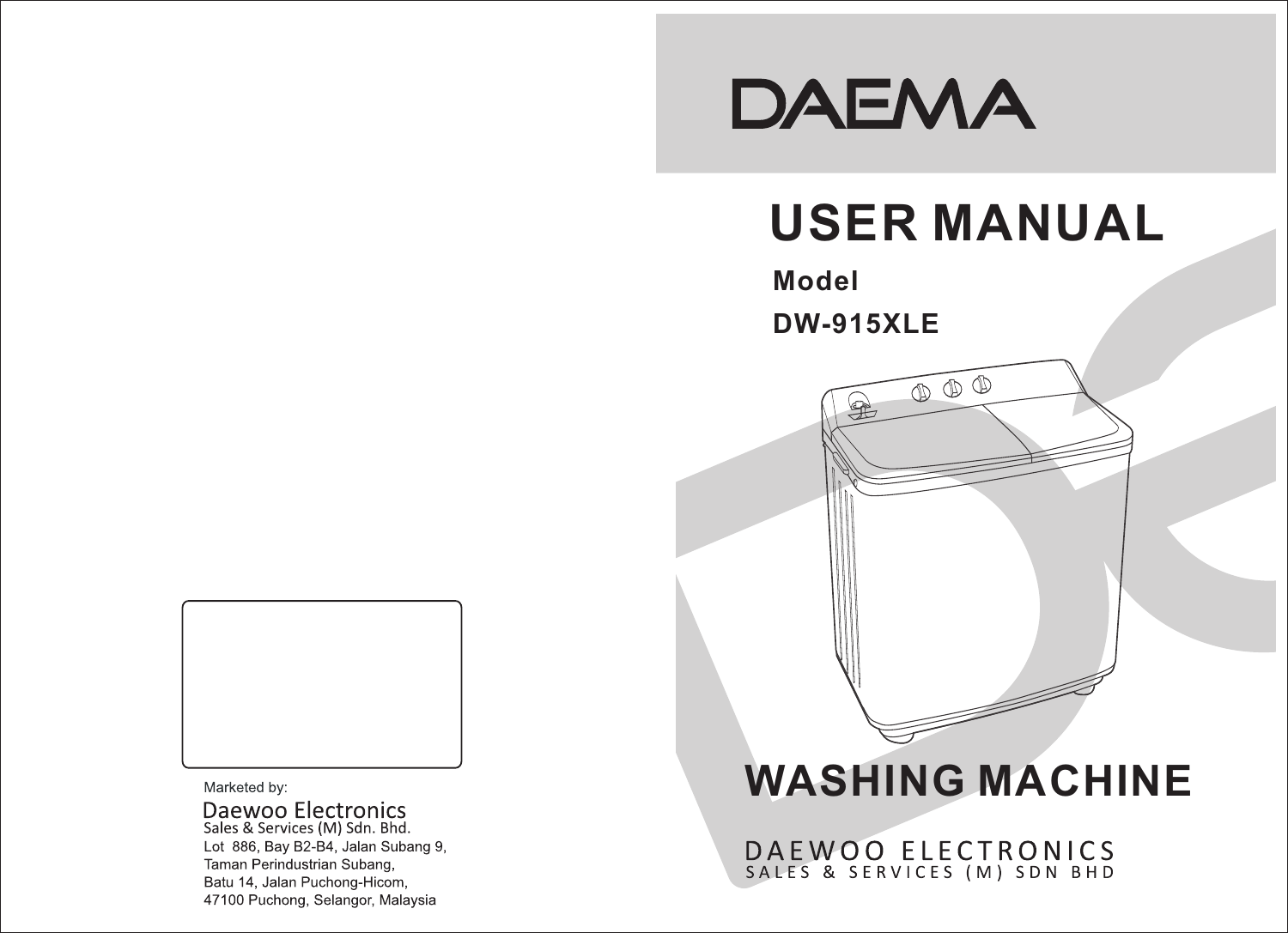## Contents

## IMPORTANT SAFEGUARD

Do not allow your washer to be repaired by an unqualified service person.

- It may cause a risk of accidental fire.
- If the washer operates abnormally, it may cause injury.
- If the power cord is damaged, in order to avoid danger, please ask a technical person to repair it.

Be sure not to bring any type of flame near the washer or put lit cigarettes or volatile materials on the top of the washer.

• It may deform the washer or catch fire, because this washer has a large number of plastic parts.

Do not install the washer in the bath room or very humid place.

• It may cause a malfunction or an electric shock.

Be sure not to splash or pour water on the CONTROL PANEL. It may cause a malfunction or an electric shock.

washer is operating. SPIN TUB, it can cause injury.

gasoline.

explosion.

 $\bigwedge$  WARNINGS

Never put your hand(s) into the WASH or SPIN TUB, while the If you reach into the WASH or

Be sure to connect POWER PLUG and

Be sure to plug the POWER CORD into a proper outlet for the washer. An improperly attached plug may

Never disconnect by pulling the cord. Hold the plug as you pull it out. Never use a damaged POWER CORD. Never connect and/or disconnect the POWER PLUG with wet hands, it may

This appliance is not intended for use by persons(including children) with reduced physical, sensory or mental capabilities, or lack of experience and knowledge, unless they have been given supervision or instruction concerning use of the

appliance by a person responsible for their safety. Children should be supervised to ensure that they

cause an electric shock.

Never wash items stained with benzine, kerosene, thinner or

• It may cause a risk of fire or

do not play with the appliance.

POWER CORD properly.

catch fire.

## ${\mathbf T}$  cautions

Do not allow the wash load to stick out from the WASH or SPIN TUB. Do not wash, rinse or spin waterproof clothes or sheets.

Push evenly thick clothes or bulky wash items completely down into the WASH or SPIN TUB. Otherwise, it may deform or damage the washer.

Do not put your hand(s) under the washer during operation.

Rotating parts may cause injury.

Do not use water hotter than 50℃ . • It may deform plastic parts in the washer and cause a malfunction.



• It may deform or damage the washer, and it may cause you injury. Do not get on the washer or put any heavy things on the washer.



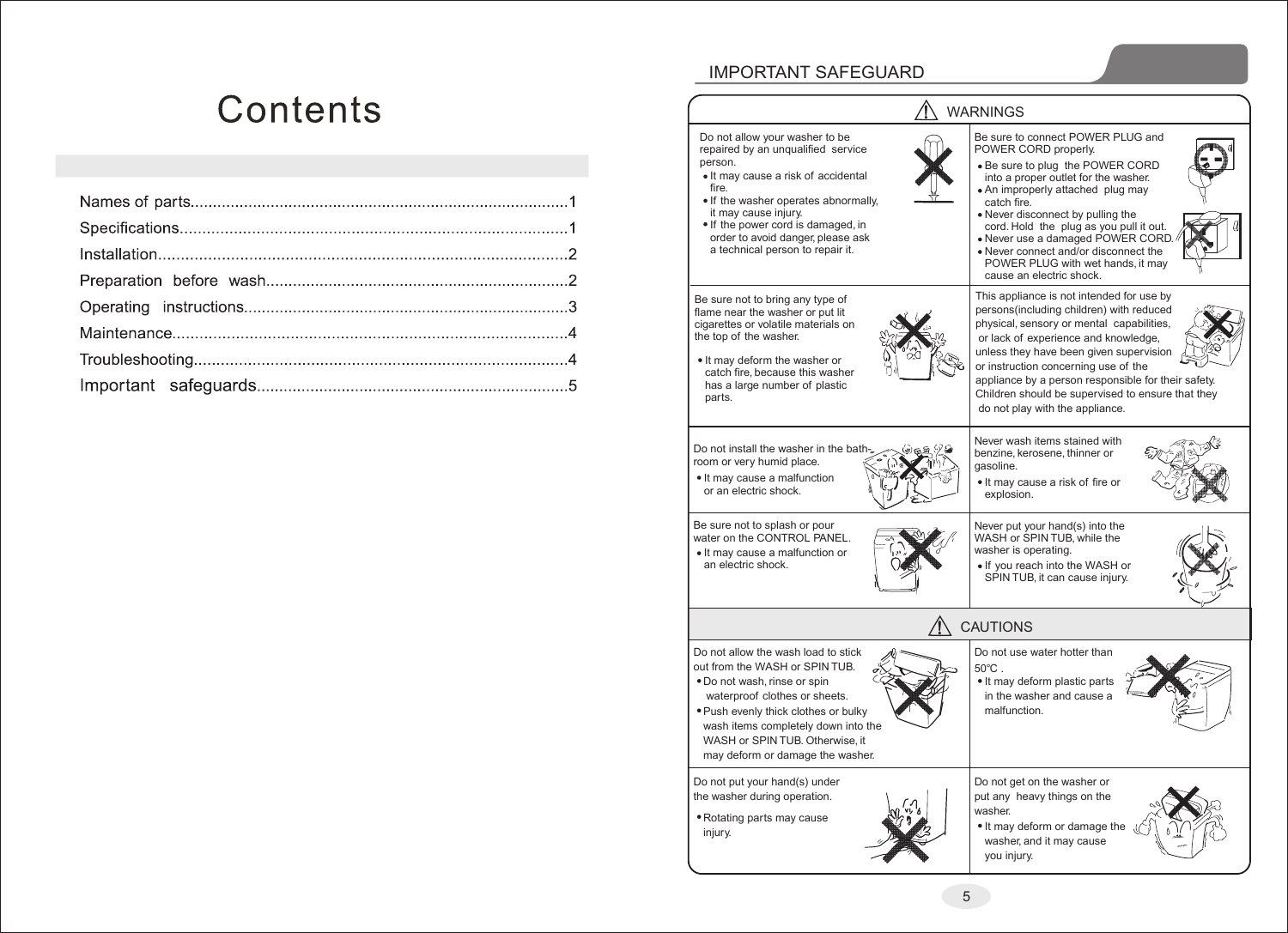## MAINTENANCE

## **Unplug the POWER CORD**<br>after operation.



TROUBLESHOOTING

- Wipe the washer clean and dry with a soft cloth.
- Cleaning of the WASH and SPIN TUB
- Remove the LINT FILTER for cleaning.

#### Troubles | Check list OFF PULSATOR maybe 15 5 clogged. Not washing 10 WASH TIMER is in Power failure. the "OFF"position. Fuse blown. OFF 5 1  $\overline{\infty}$ Not spinning 4 2  $\blacksquare$ 3 na ma SPIN TIMER is in LID not closed properly. Laundry not distributed the "OFF"position. evenly.  $\infty$  $\infty$  $\alpha$ Not drainning DRAIN HOSE is not laid DRAIN HOSE is DRAIN HOSE frozen. down correctly. twisted. Too much laundry in the tub. Over load • Power voltage too low.



- is necessity after bleaching or starching, otherwise, undesireable deposit will left over.
- 

## NAMES OF PARTS



## **SPECIFICATIONS**

| Model                      | <b>DW-915XLE</b>      |
|----------------------------|-----------------------|
| Rated wash capacity        | 9.5 <sub>kq</sub>     |
| Rated spin-dry capacity    | 5.6 <sub>kq</sub>     |
| Unit size                  | 744mmx438mmx942mm     |
| Rated wash input power     | 350W                  |
| Rated spin-dry input power | 160W                  |
| Rated voltage              | 220-240V              |
| Rated frequency            | 50Hz                  |
| Net weight of the product  | 21 <sub>kg</sub>      |
| Water pressure             | $0.02Mpa \sim 0.3Mpa$ |